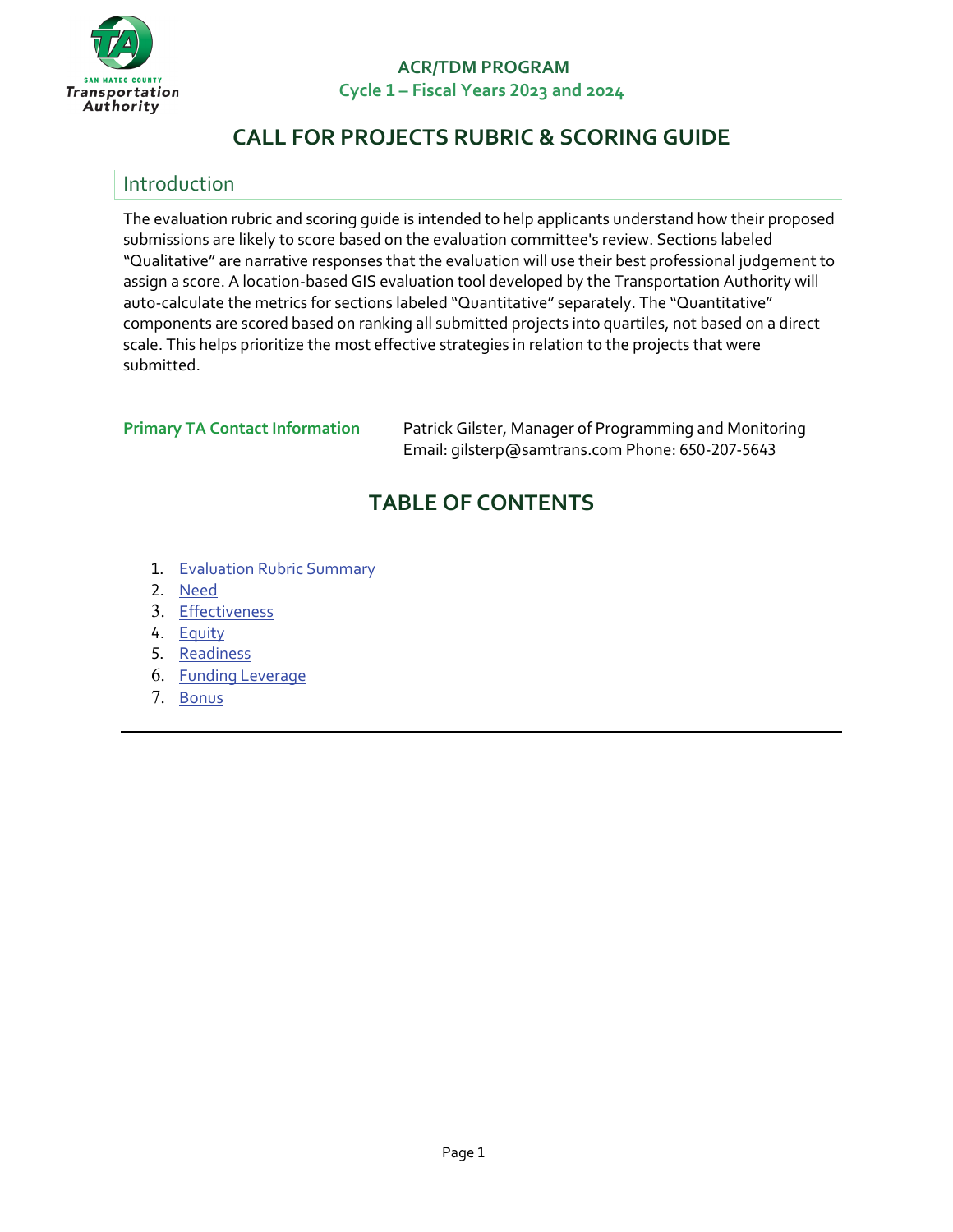

## Evaluation Rubric Summary

The section contains a high-level summary of categories, questions and points assigned. The Summary section is followed by the detailed scoring guide for each question on the application.

#### *Need – 40%*

Need addresses the five goals set in the TA's ACR/TDM Strategic Plan. Each goal contains a qualitative and quantitative assessment. Given that equity is its own category, the questioned and scoring are assessed there

| Goal                                                  | Qualitative                                                                                                                                                                                                    | Quantitative (Calculated by TA Online<br><b>Evaluation Tool)</b>                                                                                                                                                                                                                                                                                                                         | Points to<br>Assign<br>(Qual)<br>Quant)    |
|-------------------------------------------------------|----------------------------------------------------------------------------------------------------------------------------------------------------------------------------------------------------------------|------------------------------------------------------------------------------------------------------------------------------------------------------------------------------------------------------------------------------------------------------------------------------------------------------------------------------------------------------------------------------------------|--------------------------------------------|
| Provide<br>Congestion<br>relief                       | Please explain how your<br>project or plan provides<br>congestion relief or<br>reduces VMT                                                                                                                     | <b>Vehicles Miles Traveled (VMT):</b><br>Calculate the proportion of total VMT<br>density of all census blocks a project<br>boundary impacts<br>(Source: C/CAG VMT Tool Model Data<br>$-2020$                                                                                                                                                                                            | 7/3                                        |
| Increase<br>Sustainable<br>Transportation<br>Options  | Please explain how your<br>project or plan will create<br>incentives for people<br>taking transit, bicycling,<br>walking, carpooling, and/or<br>using other shared-ride<br>options over solo driving<br>trips? | <b>Active Trip Potential &amp; Proximity to</b><br><b>High Quality Transit:</b><br>Composite calculation of the number<br>of trips occurring less than 3 miles that<br>could be converted to walk or bike<br>trips (Source: MTC Travel Demand<br>Model - 2020-2017 SCS Run) and<br>proximity to high quality planned<br>Relmagine SamTrans routes (Source:<br>Relmagine SamTrans - 2022) | 7/3                                        |
| Promote<br>Sustainability<br>& Health                 | Please explain how your<br>project or plan will<br>enhance health or safety                                                                                                                                    | <b>Pollution Burden and Cardiovascular</b><br>Disease:<br>Composite calculation of the average<br>Pollution Burden and Cardiovascular<br>Disease Percentile scores of all census<br>blocks a project boundary impacts<br>(Source: CalEnviroScreen 4.0)                                                                                                                                   | 7/3                                        |
| Encourage<br>Economic<br>Development<br>Opportunities | Please explain how your<br>project or plan improve<br>access to employment, job<br>centers, business districts<br>or retail opportunities                                                                      | <b>Priority Development Areas (PDAs):</b><br>Calculate the proportion a project<br>boundary overlapping with MTC PDAs<br>(Source: MTC Priority Development<br>Areas)                                                                                                                                                                                                                     | 7/3                                        |
| <b>Invest Funding</b><br>Equitably                    | Please explain how your<br>project or plan would<br>address the needs of<br>historically underserved<br>populations                                                                                            | <b>Equity Priority Areas (EPAs):</b><br>Calculate the proportion a project<br>boundary overlaps with SamTrans EPA<br>(Source: Relmagine SamTrans - 2022)                                                                                                                                                                                                                                 | Points<br>assigned<br>in Equity<br>section |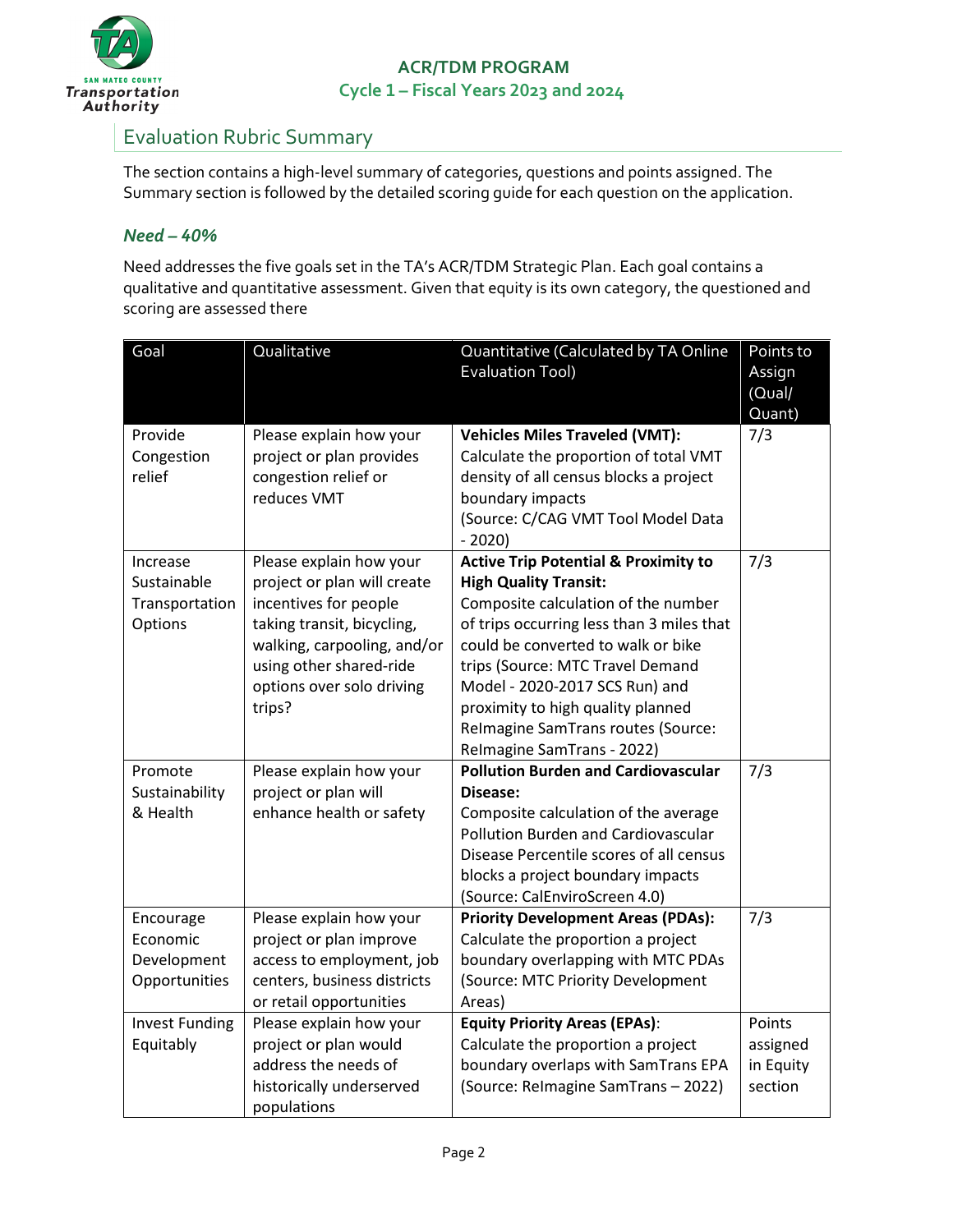

#### *Effectiveness – 25%*

| Question                                                               | Points to Assign |
|------------------------------------------------------------------------|------------------|
| Is this project identified in a local, countywide or regional planning | 5                |
| document? If so please identify which one                              |                  |
| How do you propose to evaluate the success of the project?             | 15               |
|                                                                        |                  |
| Benefit relative to the amount of funding requested (high impact, low  | - 5              |
| cost projects - "bang for the buck")                                   |                  |

#### *Equity – 25%*

| Question                                                             | Points to Assign |
|----------------------------------------------------------------------|------------------|
| Does the project's geographic extent fall within SamTrans EPA?       | 10               |
| Please describe how the project/program considers equity under at    | 15               |
| least one user-based equity framing below                            |                  |
| BONUS: Speak to more than one framing                                |                  |
|                                                                      | $+3$             |
| BONUS: Are there potential negative impacts for historically         | $0$ [low as -2]  |
| marginalized communities? If so, how do you plan for any mitigation  |                  |
| of these impacts?                                                    |                  |
| Negative impacts could include (as examples) – construction impacts, |                  |
| pollution impacts, increased travel costs, etc.                      |                  |

#### *Readiness – 5%*

| Question                                              | Points to Assign |
|-------------------------------------------------------|------------------|
| Clear and complete proposal                           |                  |
| Demonstrates stakeholder support/community engagement |                  |
| Project status and schedule                           |                  |
| Project has a credible cost estimate and funding plan |                  |

#### *Funding Leverage – 40%*

| Question                                                        | Points to Assign |
|-----------------------------------------------------------------|------------------|
| Project meets local match percentage                            |                  |
| BONUS: Is there any private sector contribution, such as public | $+1$             |
| private partnership?                                            |                  |

#### *Bonus – Project with TDM Plan*

The TA is looking to promote the creation and adoption of TDM-related plans that help provide a guidance on efforts local agencies could be leading. To encourage the development of these, the TA is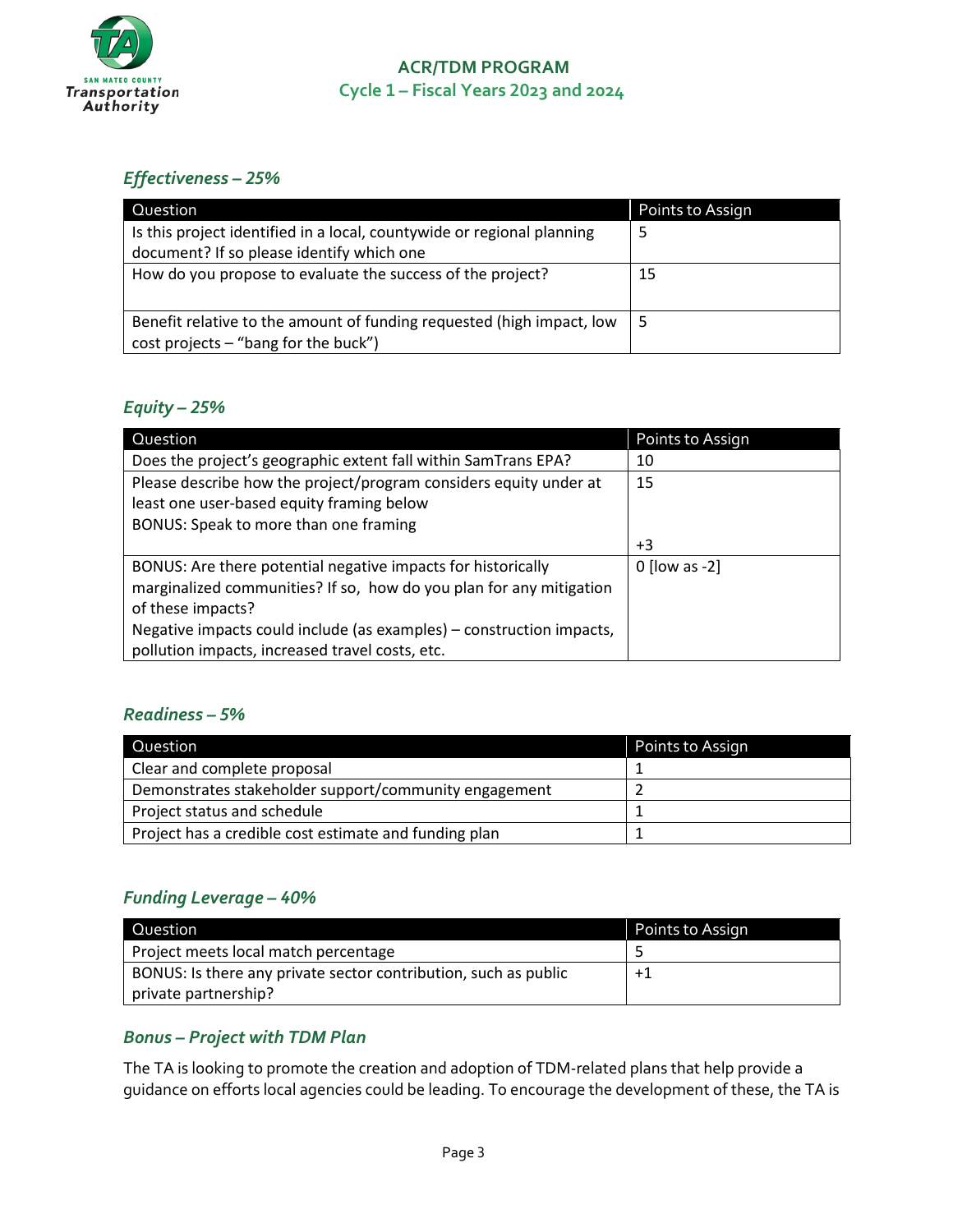

offering five (5) bonus points for agencies that have adopted TDM Plans. If the project sponsor already has a TDM plan in place, the bonus will be provided to the project

#### *Scoring Summary*

| Category                | Points to Assign |
|-------------------------|------------------|
| Need                    | 40               |
| Effectiveness           | 25               |
| Equity                  | 25               |
| Readiness               | 5                |
| <b>Funding Leverage</b> | 5                |
|                         |                  |
| <b>Total</b>            | 100              |
| <b>BONUS</b>            |                  |
| Equity                  | 3                |
| <b>Funding Leverage</b> |                  |
| Project Type            | 5                |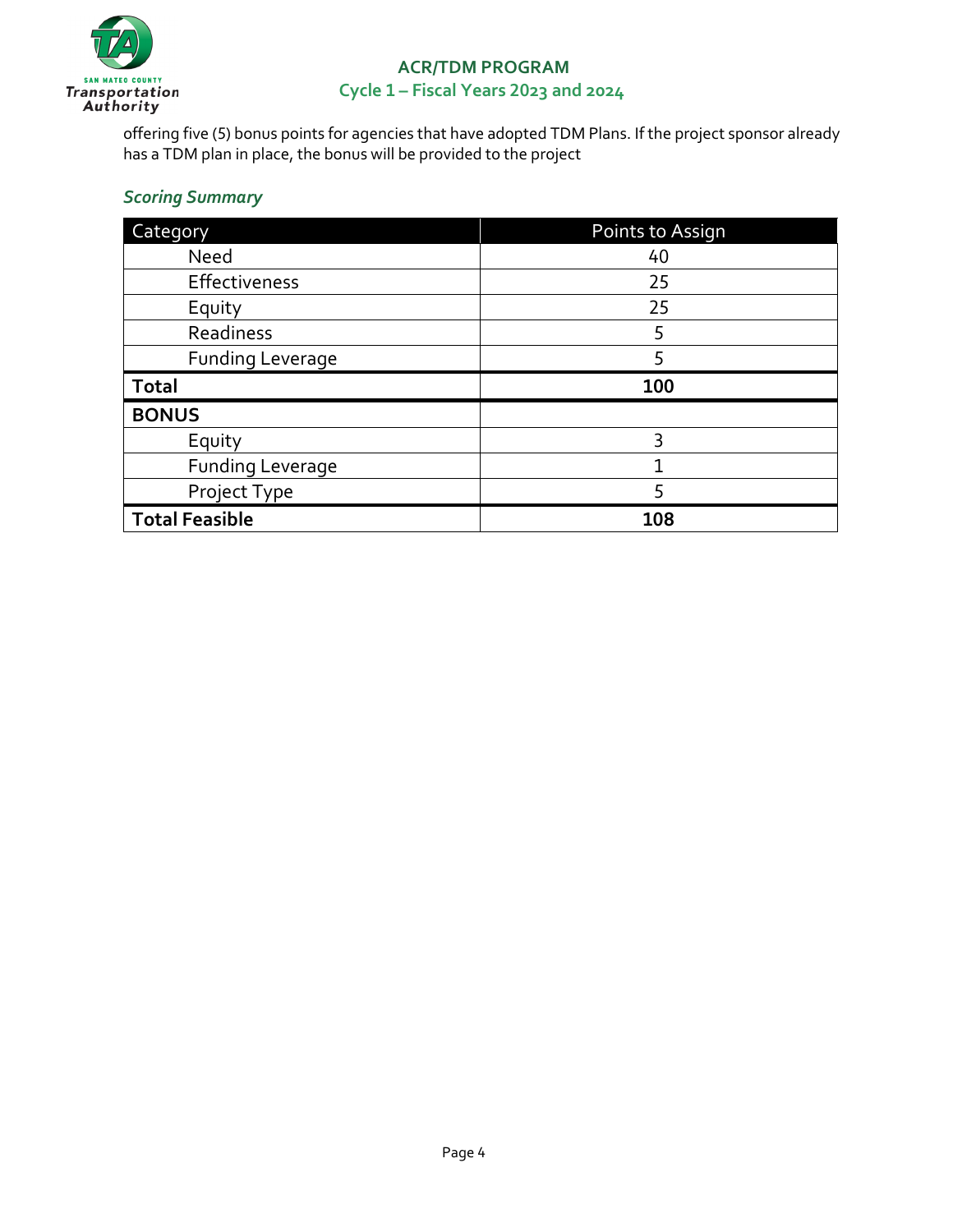

# **SCORINGGUIDE**

#### NEED

#### *Congestion Relief*

| Qualitative: Please explain how your project or plan provides congestion relief or reduces VMT |                                                              |           |
|------------------------------------------------------------------------------------------------|--------------------------------------------------------------|-----------|
| Criteria                                                                                       | <b>Scoring Instructions</b>                                  | Points to |
|                                                                                                |                                                              | Assign    |
| <b>Full Credit</b>                                                                             | Application clearly and convincingly demonstrates how        |           |
|                                                                                                | the project or plan will provide congestion relief or reduce |           |
|                                                                                                | VMT. Specific and reliable best practice sources are         |           |
|                                                                                                | provided to back up claims.                                  |           |
| Partial Credit - Higher                                                                        | Application clearly and convincingly explains how the        | 5         |
|                                                                                                | project or plan will provide congestion relief or reduce VMT |           |
|                                                                                                | but does not provide sources to back up claims.              |           |
| Partial Credit - Lower                                                                         | Application somewhat explains how the project or plan        | ς         |
|                                                                                                | will provide congestion relief or reduce VMT. Sources are    |           |
|                                                                                                | unmentioned or, if provided, are irrelevant to back up       |           |
|                                                                                                | argument.                                                    |           |
| No Credit                                                                                      | Application does not clearly explain the relation between    | ი         |
|                                                                                                | the project and VMT reduction.                               |           |

| <b>Quantitative - Vehicles Miles Traveled (VMT):</b>                                          |                                                                                         |           |
|-----------------------------------------------------------------------------------------------|-----------------------------------------------------------------------------------------|-----------|
| Calculate the proportion of total VMT density of all census blocks a project boundary impacts |                                                                                         |           |
| (Source: C/CAG VMT Tool Model Data - 2020)                                                    |                                                                                         |           |
| Criteria                                                                                      | <b>Scoring Instructions</b>                                                             | Points to |
|                                                                                               |                                                                                         | Assign    |
| <b>Full Credit</b>                                                                            | The proportional VMT density calculated for the proposed                                |           |
|                                                                                               | project is in the Top 25 <sup>th</sup> percentile (4 <sup>th</sup> quartile) compared   |           |
|                                                                                               | to all other submitted project applications.                                            |           |
| Partial Credit - Higher                                                                       | The proportional VMT density calculated for the proposed                                | 7         |
|                                                                                               | project is in the 51-75 <sup>th</sup> percentile (3 <sup>rd</sup> quartile) compared to |           |
|                                                                                               | all other submitted project applications.                                               |           |
| Partial Credit - Lower                                                                        | The proportional VMT density calculated for the proposed                                | 1         |
|                                                                                               | project is in the 26-50 <sup>th</sup> percentile (2 <sup>nd</sup> quartile) compared    |           |
|                                                                                               | to all other submitted project applications.                                            |           |
| No Credit                                                                                     | The proportional VMT density calculated for the proposed                                | 0         |
|                                                                                               | project is in the 0-25 <sup>th</sup> percentile (1 <sup>st</sup> quartile) compared to  |           |
|                                                                                               | all other submitted project applications.                                               |           |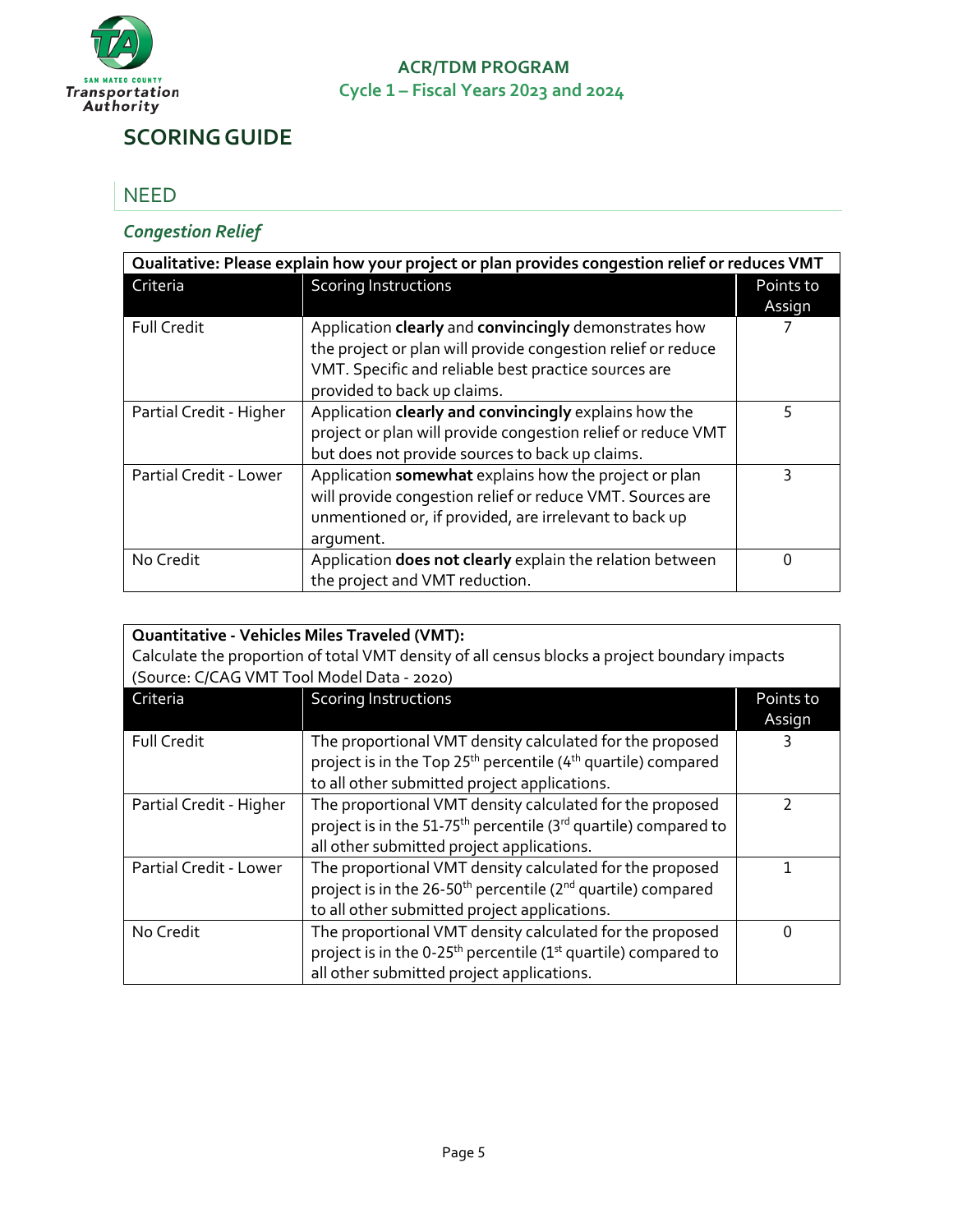

#### *Increase Sustainable Transportation Options*

| Qualitative: Please explain how your project or plan will create incentives for transit, bicycle,<br>pedestrian, carpooling, and other shared-ride options over driving alone? |                                                                                                                                                                                                                                                                      |                     |
|--------------------------------------------------------------------------------------------------------------------------------------------------------------------------------|----------------------------------------------------------------------------------------------------------------------------------------------------------------------------------------------------------------------------------------------------------------------|---------------------|
| Criteria                                                                                                                                                                       | <b>Scoring Instructions</b>                                                                                                                                                                                                                                          | Points to<br>Assign |
| <b>Full Credit</b>                                                                                                                                                             | Application clearly and convincingly explains how the<br>project will incentivize the use of multiple modes other<br>than driving-alone to encourage connected, seamless<br>mobility. Specific and reliable best practice sources are<br>provided to back up claims. |                     |
| Partial Credit - Higher                                                                                                                                                        | Application clearly and convincingly explains how the<br>project will incentivize a singular mode other than driving-<br>alone. Specific and reliable best practice sources are<br>provided to back up claim.                                                        | 5                   |
| Partial Credit - Lower                                                                                                                                                         | Application somewhat explains how the project will<br>incentivize at least one mode other than driving-alone.<br>Sources are unmentioned or, if provided, are irrelevant to<br>back up argument.                                                                     | 3                   |
| No Credit                                                                                                                                                                      | Application does not clearly explain how the project will<br>incentivize modes other than driving-alone.                                                                                                                                                             | 0                   |

| <b>Quantitative - Active Trip Potential &amp; Proximity to High Quality Transit:</b><br>Composite calculation of the number of trips occurring less than 3 miles that could be converted to<br>walk or bike trips (Source: MTC Travel Demand Model - 2020-2017 SCS Run) and proximity to high<br>quality planned Relmagine SamTrans routes (Source: Relmagine SamTrans - 2022) |                                                                                                                                                                                                                                                    |           |  |
|--------------------------------------------------------------------------------------------------------------------------------------------------------------------------------------------------------------------------------------------------------------------------------------------------------------------------------------------------------------------------------|----------------------------------------------------------------------------------------------------------------------------------------------------------------------------------------------------------------------------------------------------|-----------|--|
| Criteria                                                                                                                                                                                                                                                                                                                                                                       | <b>Scoring Instructions</b>                                                                                                                                                                                                                        | Points to |  |
|                                                                                                                                                                                                                                                                                                                                                                                |                                                                                                                                                                                                                                                    | Assign    |  |
| <b>Full Credit</b>                                                                                                                                                                                                                                                                                                                                                             | The active trip potential and proximity to high quality<br>transit composite calculation for the proposed project is in<br>the Top 25 <sup>th</sup> percentile (4 <sup>th</sup> quartile) compared to all other<br>submitted project applications. |           |  |
| Partial Credit - Higher                                                                                                                                                                                                                                                                                                                                                        | The active trip potential and proximity to high quality<br>transit composite calculation for the proposed project is in<br>the 51-75 <sup>th</sup> percentile (3 <sup>rd</sup> quartile) compared to all other<br>submitted project applications.  |           |  |
| Partial Credit - Lower                                                                                                                                                                                                                                                                                                                                                         | The active trip potential and proximity to high quality                                                                                                                                                                                            |           |  |

|           | transit composite calculation for the proposed project is in                                                           |  |
|-----------|------------------------------------------------------------------------------------------------------------------------|--|
|           | the 26-50 <sup>th</sup> percentile (2 <sup>nd</sup> quartile) compared to all other<br>submitted project applications. |  |
|           |                                                                                                                        |  |
| No Credit | The active trip potential and proximity to high quality                                                                |  |
|           | transit composite calculation for the proposed project is in                                                           |  |
|           | the 0-25 <sup>th</sup> percentile (1 <sup>st</sup> quartile) compared to all other                                     |  |
|           | submitted project applications.                                                                                        |  |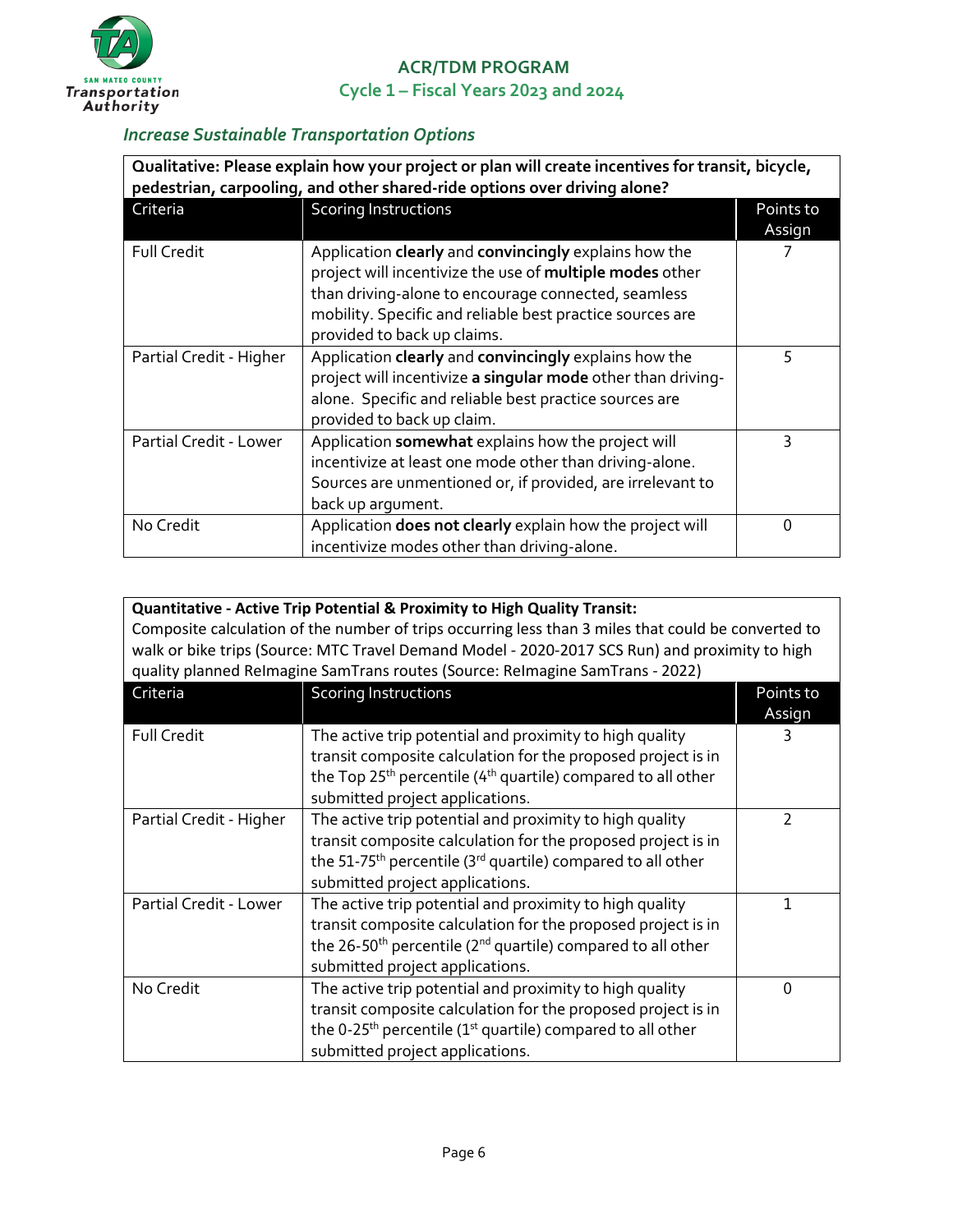

#### *Promote Sustainability & Health*

| Qualitative: Please explain how your project or plan will enhance health or safety |                                                                                                                                                                                                                                                                                                                                                                                                                                           |                     |
|------------------------------------------------------------------------------------|-------------------------------------------------------------------------------------------------------------------------------------------------------------------------------------------------------------------------------------------------------------------------------------------------------------------------------------------------------------------------------------------------------------------------------------------|---------------------|
| Criteria                                                                           | <b>Scoring Instructions</b>                                                                                                                                                                                                                                                                                                                                                                                                               | Points to<br>Assign |
| <b>Full Credit</b>                                                                 | Application clearly and convincingly explains how the<br>project or plan could enhance health or safety. Health can<br>range from environmental benefits to human activity.<br>When discussing safety, applicant prioritizes the needs of<br>vulnerable road users (bicyclists and pedestrians), not only<br>drivers. Specific and reliable best practice sources, such as<br>crash modification factors, are provided to back up claims. |                     |
| Partial Credit - Higher                                                            | Application clearly and convincingly explains how the<br>project or plan could enhance health or safety but does not<br>provide sources to back up claims. Health can range from<br>environmental benefits to human activity.                                                                                                                                                                                                             | 5                   |
| Partial Credit - Lower                                                             | Application somewhat explains how the project or plan<br>could enhance health or safety. Health could refer to<br>pollution, getting active or both. Sources are unmentioned<br>or, if provided, are irrelevant to back up argument.                                                                                                                                                                                                      | 3                   |
| No Credit                                                                          | Application does not clearly explain how the project or<br>plan could enhance health or safety.                                                                                                                                                                                                                                                                                                                                           | 0                   |

| <b>Quantitative - Pollution Burden and Cardiovascular Disease:</b><br>Composite calculation of the average Pollution Burden and Cardiovascular Disease Percentile<br>scores of all census blocks a project boundary impacts (Source: CalEnviroScreen 4.0) |                                                                                                                                                                                                                                    |                     |
|-----------------------------------------------------------------------------------------------------------------------------------------------------------------------------------------------------------------------------------------------------------|------------------------------------------------------------------------------------------------------------------------------------------------------------------------------------------------------------------------------------|---------------------|
| Criteria                                                                                                                                                                                                                                                  | <b>Scoring Instructions</b>                                                                                                                                                                                                        | Points to<br>Assign |
| <b>Full Credit</b>                                                                                                                                                                                                                                        | The pollution burden and cardiovascular disease composite<br>calculation for the proposed project is in the Top 25 <sup>th</sup><br>percentile (4 <sup>th</sup> quartile) compared to all other submitted<br>project applications. |                     |
| Partial Credit - Higher                                                                                                                                                                                                                                   | The pollution burden and cardiovascular disease composite<br>calculation for the proposed project is in the 51-75 <sup>th</sup><br>percentile (3rd quartile) compared to all other submitted<br>project applications.              | 2                   |
| Partial Credit - Lower                                                                                                                                                                                                                                    | The pollution burden and cardiovascular disease composite<br>calculation for the proposed project is in the 26-50 <sup>th</sup><br>percentile (2 <sup>nd</sup> quartile) compared to all other submitted<br>project applications.  | 1                   |
| No Credit                                                                                                                                                                                                                                                 | The pollution burden and cardiovascular disease composite<br>calculation for the proposed project is in the 0-25 <sup>th</sup><br>percentile (1 <sup>st</sup> quartile) compared to all other submitted<br>project applications.   | 0                   |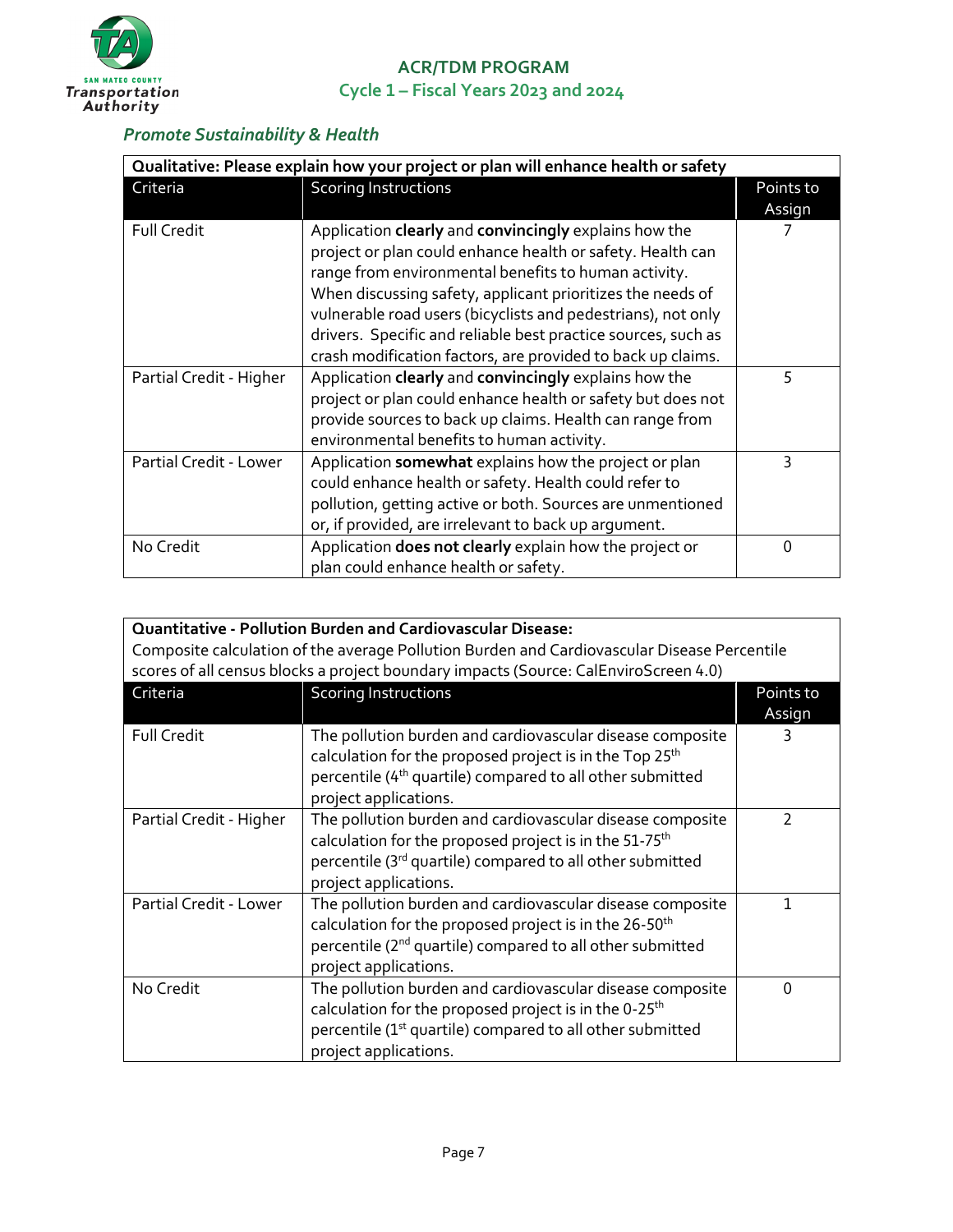

#### *Encourage Economic Development Opportunities*

| Qualitative: Please explain how your project or plan will improve access to employment, job<br>centers, business districts or retail opportunities |                                                                                                                                                                                                                                                                    |                     |
|----------------------------------------------------------------------------------------------------------------------------------------------------|--------------------------------------------------------------------------------------------------------------------------------------------------------------------------------------------------------------------------------------------------------------------|---------------------|
| Criteria                                                                                                                                           | <b>Scoring Instructions</b>                                                                                                                                                                                                                                        | Points to<br>Assign |
| <b>Full Credit</b>                                                                                                                                 | Application clearly and convincingly explains how the<br>project will improve access to employment, job centers,<br>business districts or retail opportunities. Specific and<br>reliable best practice sources or relevant data are provided<br>to back up claims. |                     |
| Partial Credit - Higher                                                                                                                            | Application clearly and convincingly explains how the<br>project will improve access to employment, job centers,<br>business districts or retail opportunities but does not<br>provide sources or data to back up claims.                                          | 5                   |
| Partial Credit - Lower                                                                                                                             | Application somewhat explains how the project will<br>improve access to employment, job centers, business<br>districts or retail opportunities. Sources are unmentioned<br>or, if provided, are irrelevant to back up argument.                                    | 3                   |
| No Credit                                                                                                                                          | Application does not clearly explain how the project will<br>improve access to employment, job centers, business<br>districts or retail opportunities.                                                                                                             | ი                   |

| <b>Quantitative - Priority Development Areas (PDAs):</b>                                    |                                                                                                                                                                                                          |                     |
|---------------------------------------------------------------------------------------------|----------------------------------------------------------------------------------------------------------------------------------------------------------------------------------------------------------|---------------------|
| Calculate the proportion a project boundary overlapping with MTC PDAs (Source: MTC Priority |                                                                                                                                                                                                          |                     |
| Development Areas)                                                                          |                                                                                                                                                                                                          |                     |
| Criteria                                                                                    | <b>Scoring Instructions</b>                                                                                                                                                                              | Points to<br>Assign |
| <b>Full Credit</b>                                                                          | The proportional overlap with a PDA calculated for the<br>proposed project is in the Top 25 <sup>th</sup> percentile (4 <sup>th</sup> quartile)<br>compared to all other submitted project applications. |                     |
| Partial Credit - Higher                                                                     | The proportional overlap with a PDA calculated for the<br>proposed project is in the 51-75 <sup>th</sup> percentile (3 <sup>rd</sup> quartile)<br>compared to all other submitted project applications.  | 7                   |
| Partial Credit - Lower                                                                      | The proportional overlap with a PDA calculated for the<br>proposed project is in the 26-50 <sup>th</sup> percentile (2 <sup>nd</sup> quartile)<br>compared to all other submitted project applications.  |                     |
| No Credit                                                                                   | The proportional overlap with a PDA calculated for the<br>proposed project is in the 0-25 <sup>th</sup> percentile (1 <sup>st</sup> quartile)<br>compared to all other submitted project applications.   | 0                   |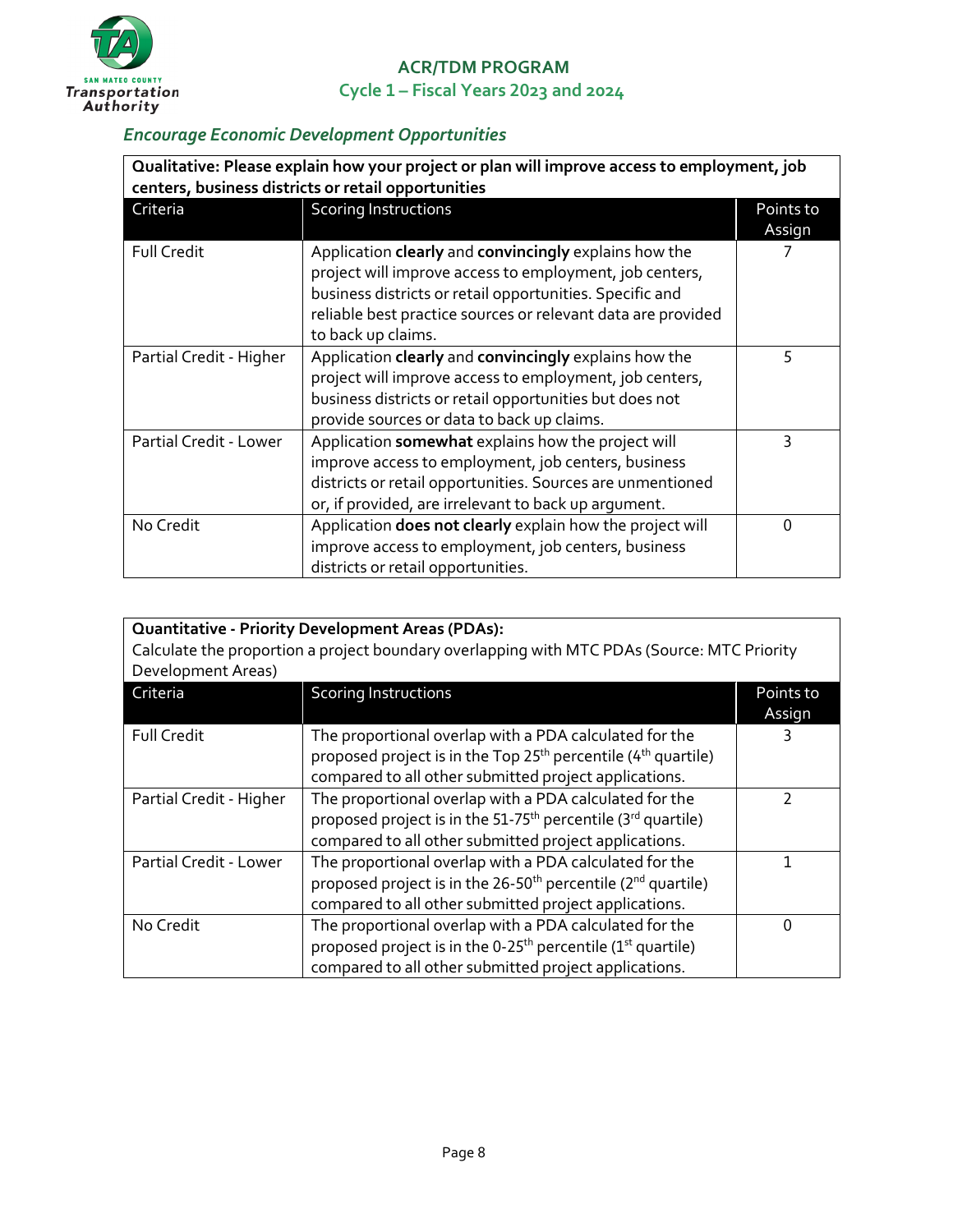

# <span id="page-8-0"></span>**EFFECTIVENESS**

| How do you propose to evaluate the success of the project? |                                                            |           |
|------------------------------------------------------------|------------------------------------------------------------|-----------|
| Criteria                                                   | Scoring Instructions                                       | Points to |
|                                                            |                                                            | Assign    |
| <b>Full Credit</b>                                         | Thoughtfully articulates how success will be measured      | 15        |
|                                                            | including potential ways to calculate Vehicle Miles        |           |
|                                                            | Traveled (VMT) or greenhouse gas (GHG) emissions           |           |
|                                                            | reductions. Sets goals or metrics to monitor project       |           |
|                                                            | success and learn lessons, particularly for pilots.        |           |
| Partial Credit - Higher                                    | Thoughtfully articulates how success will be measured with | 10        |
|                                                            | potential metrics. Does not provide a way to calculate VMT |           |
|                                                            | or GHG emission reductions.                                |           |
| Partial Credit - Lower                                     | Some articulation of project success. Metrics to monitor   | 5         |
|                                                            | are unmentioned.                                           |           |
| No Credit                                                  | Is not able to articulate how a successful project is      | O         |
|                                                            | measured. Metrics to monitor are either unmentioned or     |           |
|                                                            | irrelevant.                                                |           |

| Project recognized in adopted statewide, regional, county or local planning and fund<br>programming documents |                                                                                                                                                                                                              |                     |
|---------------------------------------------------------------------------------------------------------------|--------------------------------------------------------------------------------------------------------------------------------------------------------------------------------------------------------------|---------------------|
| Criteria                                                                                                      | <b>Scoring Instructions</b>                                                                                                                                                                                  | Points to<br>Assign |
| <b>Full Credit</b>                                                                                            | Project/program is specifically identified in an adopted<br>state, regional, or countywide plan.                                                                                                             | 5                   |
| Partial Credit - Higher                                                                                       | Project/program is identified as a high priority in a local<br>TDM or planning document.                                                                                                                     | 4                   |
| Partial Credit - Middle                                                                                       | Project/program is specifically identified in in a local TDM<br>or planning document but is not listed as a high priority.                                                                                   | 3                   |
| Partial Credit - Lower                                                                                        | Application clearly and convincingly describes how the<br>project/program is consistent with goals listed in an<br>adopted planning document (General Plans, Specific Plans,<br>Climate Action Plans, etc.). |                     |
| No Credit                                                                                                     | None of the above conditions were met or application did<br>not answer question.                                                                                                                             |                     |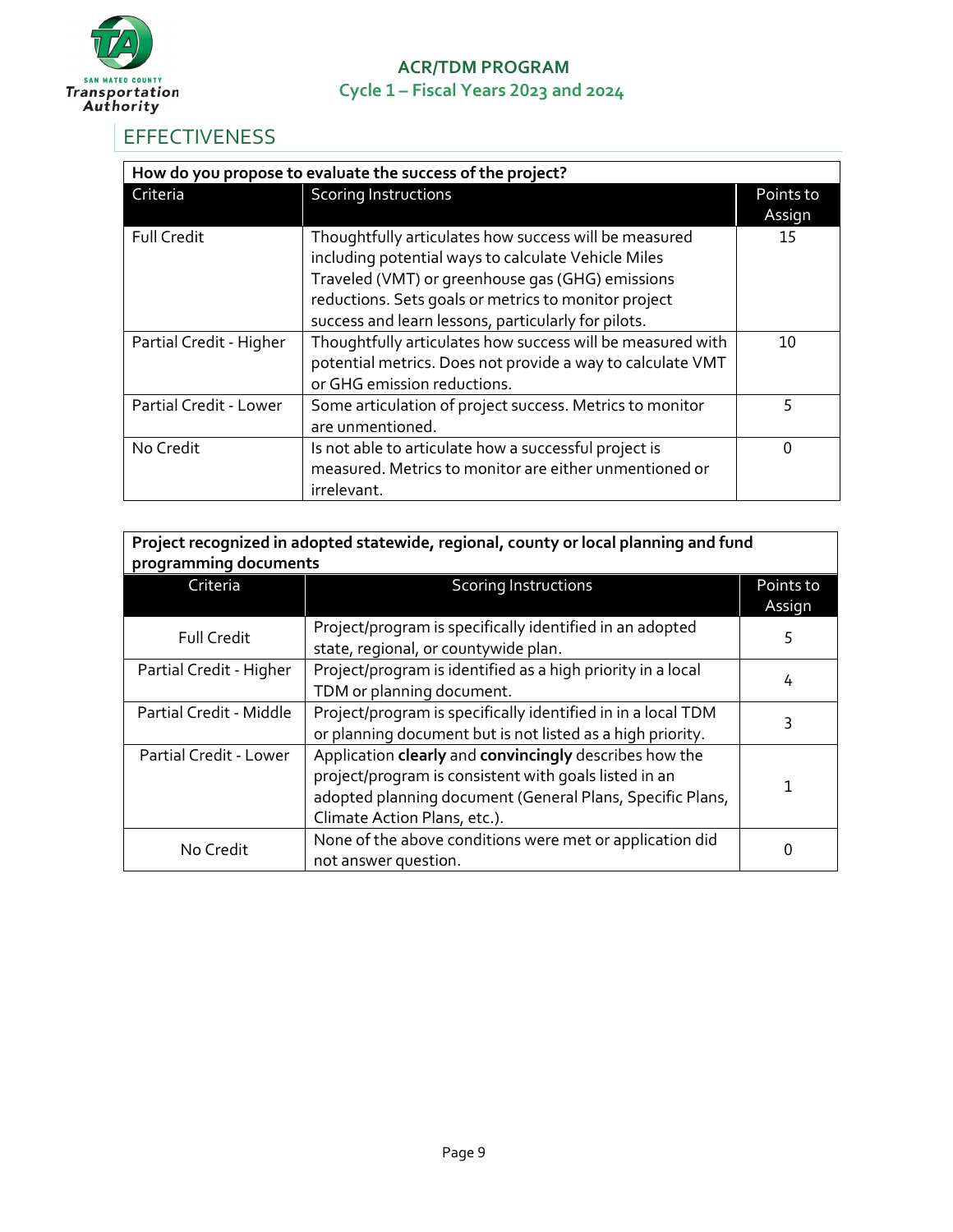

| Benefit relative to the amount of funding requested (high impact, low-cost projects - "bang for |                                                                                                                                                                                                                                                                                                                                             |                     |
|-------------------------------------------------------------------------------------------------|---------------------------------------------------------------------------------------------------------------------------------------------------------------------------------------------------------------------------------------------------------------------------------------------------------------------------------------------|---------------------|
| the buck")                                                                                      |                                                                                                                                                                                                                                                                                                                                             |                     |
| Criteria                                                                                        | <b>Scoring Instructions</b>                                                                                                                                                                                                                                                                                                                 | Points to<br>Assign |
| <b>Full Credit</b>                                                                              | Application clearly and convincingly explains how the<br>project provides a benefit relative to the amount of funding<br>requested. High-cost projects should discuss safety and<br>mobility benefits that cannot be accomplished by less<br>expensive solutions or life-cycle cost savings due to reduced<br>maintenance/operations costs. | 5                   |
| Partial Credit - Higher                                                                         | Applicant somewhat explains benefit relative to the<br>amount of funding request and demonstrates a high<br>amount of community benefit.                                                                                                                                                                                                    | 3                   |
| Partial Credit - Lower                                                                          | Applicant somewhat explains benefit relative to the<br>amount of funding request and demonstrates a low amount<br>of community benefit or hyper localized benefit to relatively<br>few community members.                                                                                                                                   | 1                   |
| No Credit                                                                                       | Application does not clearly explain how the project<br>provides a benefit relative to the amount of funding<br>requested.                                                                                                                                                                                                                  | O                   |

# <span id="page-9-0"></span>EQUITY

#### *Equity Framings*

Equity can be complicated first by how to define it as well as who is included and who is not.

Transportation equity for this application is measured two ways: location-based and user-based equity. Location-based estimates focus on populations, benefits and costs by geography, typically using concentration approach at the census tract level. If a project overlaps a tract/area with a high concentration of the target population, it is assumed to benefit them. One advantage to this method is that it tends to be easy to assess in GIS.

A user-based approach starts with the recognition that not everyone can use the system the same way. Target groups using this type of analysis may include older adults and people with disabilities or lowincome households (who may or may not live in an area of high concentration of low-income households). This is better assessed qualitatively for this program.

Location-based framing focuses on geographic concentration of priority populations. Two such measures used in the region are MTC's Equity Priority Communities (EPCs) and SamTrans' Equity Priority Areas (EPAs). The TA will provide a tool to calculate the value requested below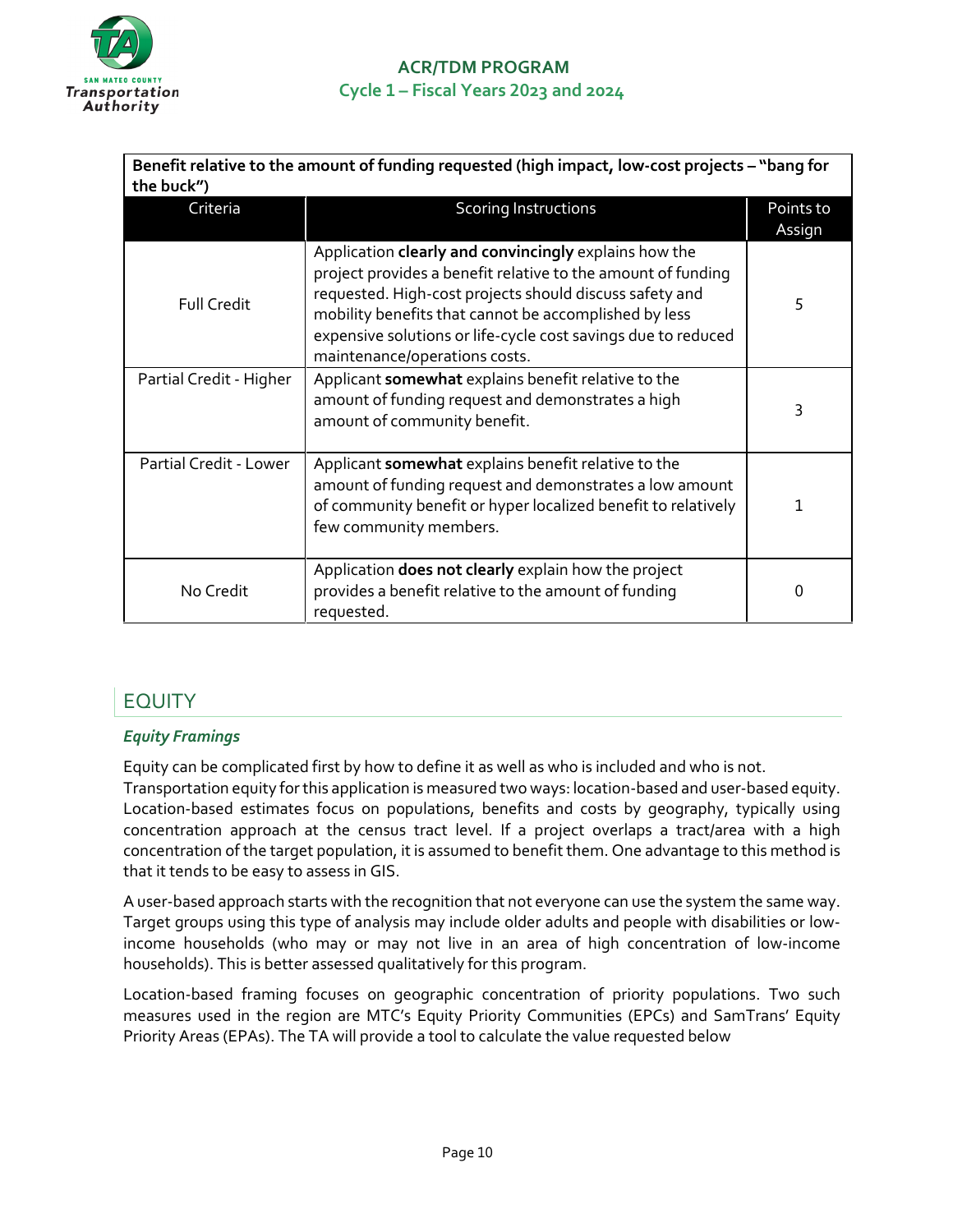

# **ACR/TDM PROGRAM**

**Cycle 1 – Fiscal Years 2023 and 2024** 

| <b>Quantitative - Equity Priority Areas (EPAs):</b>                                                           |                                                                                                                                                                                                                                                                                                                          |                     |
|---------------------------------------------------------------------------------------------------------------|--------------------------------------------------------------------------------------------------------------------------------------------------------------------------------------------------------------------------------------------------------------------------------------------------------------------------|---------------------|
| Calculate the proportion a project boundary overlaps with a SamTrans EPA (Source: Relmagine<br>SamTrans-2022) |                                                                                                                                                                                                                                                                                                                          |                     |
| Criteria                                                                                                      | <b>Scoring Instructions</b>                                                                                                                                                                                                                                                                                              | Points to<br>Assign |
| <b>Full Credit</b>                                                                                            | The proportional overlap with a SamTrans EPA calculated<br>for the proposed project is in the Top $25^{th}$ percentile (4 <sup>th</sup> )<br>quartile) compared to all other submitted project<br>applications.<br>A citywide project or program will not be eligible for full<br>credit.                                | 10                  |
| Partial Credit - Higher                                                                                       | The proportional overlap with a SamTrans EPA calculated<br>for the proposed project is in the 51-75 <sup>th</sup> percentile (3rd<br>quartile) compared to all other submitted project<br>applications.<br>A citywide project or program will not be eligible for partial-<br>higher credit.                             | 5                   |
| Partial Credit - Lower                                                                                        | The proportional overlap with a SamTrans EPA calculated<br>for the proposed project is in the 26-50 <sup>th</sup> percentile (2 <sup>nd</sup><br>quartile) compared to all other submitted project<br>applications.<br>IF a citywide project, the project or program demonstrates<br>how will address the SamTrans EPAs. | 3                   |
| No Credit                                                                                                     | The proportional overlap with a SamTrans EPA calculated<br>for the proposed project is in the 0-25 <sup>th</sup> percentile (1st<br>quartile) compared to all other submitted project<br>applications.<br>IF a citywide project, no SamTrans EPAs are located or<br>targeted in the jurisdiction.                        | $\mathbf 0$         |

**User-based:** Equity can cover a spectrum of needs and evaluated several ways. Even with a focus on equity among users, there are many ways to frame equity and who is being targeted. Rather than the TA picking a single framing, the applicant is invited to highlight how their project will enhance equity across multiple framings. Three equity framings are provided to the applicant along with an "Other":

- 1. *Progressive with respect to income* This reflects whether a strategy increases Transportation Affordability and makes lower-income households better or worse off.
- 2. *Benefits transportation disadvantaged* This reflects whether a strategy makes people who are transportation disadvantaged (which could include among others low-income households, people with disabilities, older adults, non-traditional shift workers, or other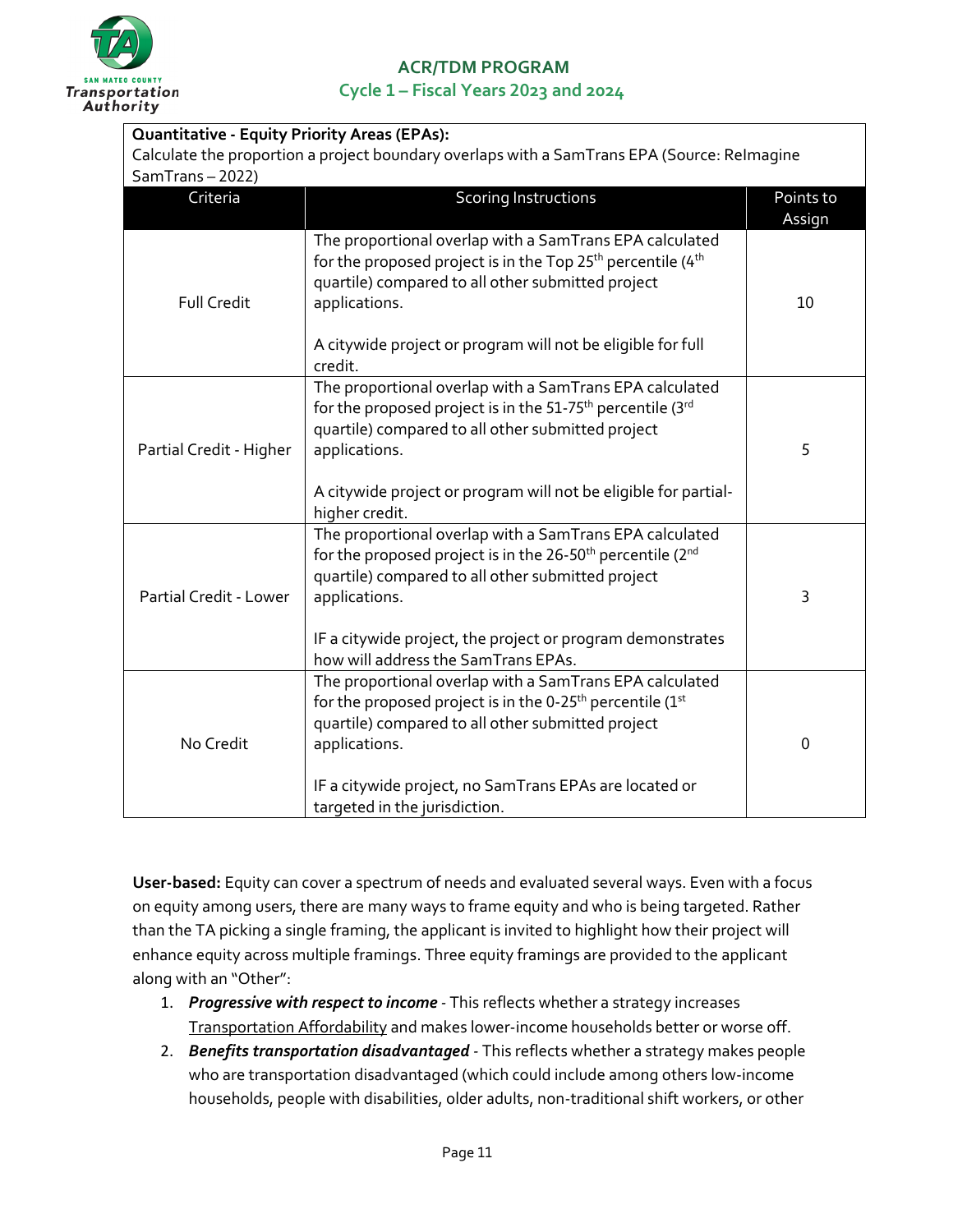

vulnerable populations) better off by increasing their travel options or providing financial savings.

- 3. *Improves Basic Access* This reflects whether a strategy favors more important transport (emergency response,commuting, essential shopping) over less important transport.
- 4. *Other*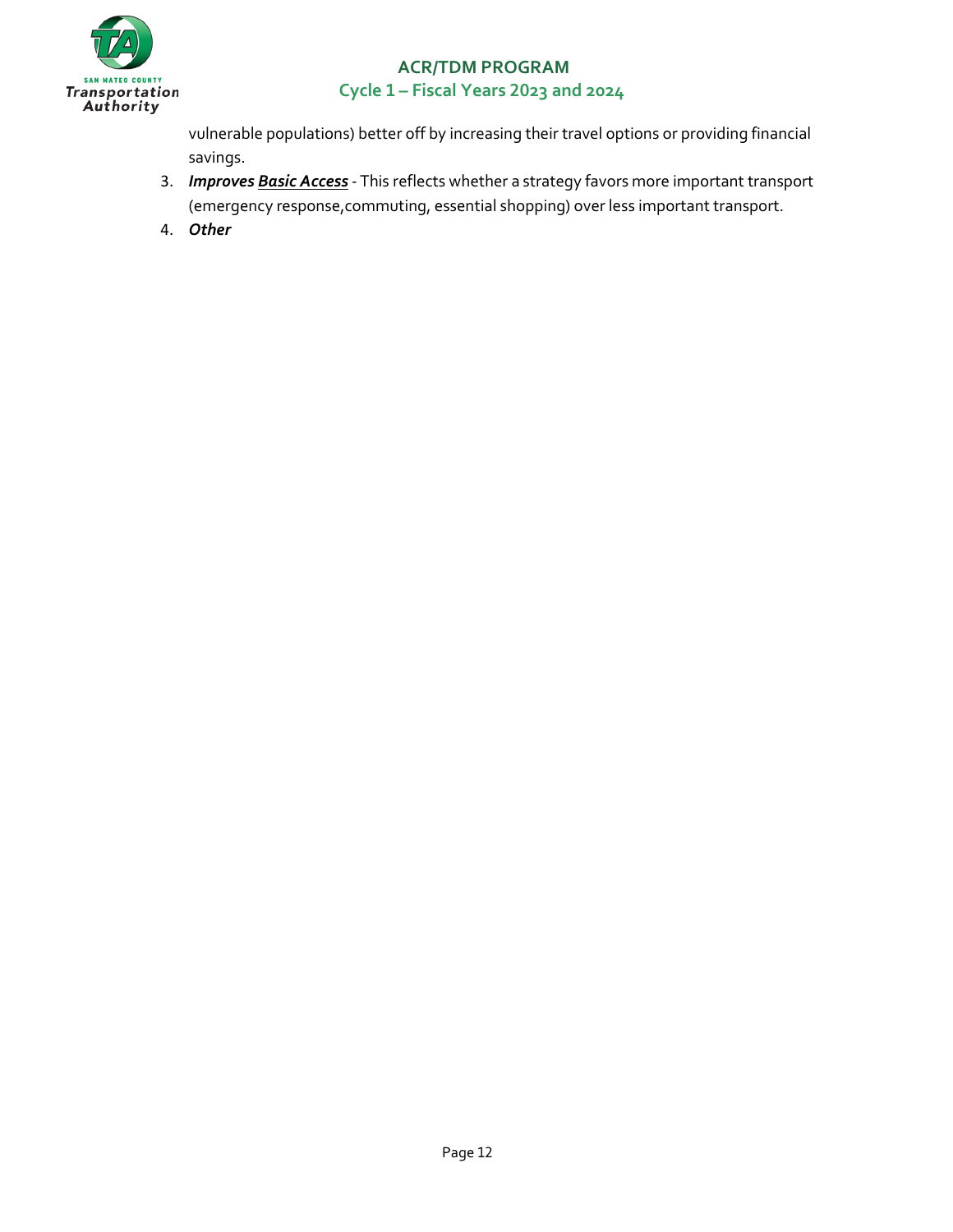

| Please describe how the project/program considers equity under at least one user-based equity |                                                                                                                                                                                                                                                                                                                                              |                     |
|-----------------------------------------------------------------------------------------------|----------------------------------------------------------------------------------------------------------------------------------------------------------------------------------------------------------------------------------------------------------------------------------------------------------------------------------------------|---------------------|
| framing below                                                                                 |                                                                                                                                                                                                                                                                                                                                              |                     |
| Criteria                                                                                      | <b>Scoring Instructions</b>                                                                                                                                                                                                                                                                                                                  | Points to<br>Assign |
| Full Credit +BONUS                                                                            | Refers to at least two of the equity framings. Thoughtfully<br>articulates how project addresses the needs of one or more<br>groups: low- income users, people of color, people with<br>disabilities, older adults, non-traditional shift workers or<br>other vulnerable populations.                                                        | 18                  |
| <b>Full Credit</b>                                                                            | Refers to at least one of the equity framings. Thoughtfully<br>articulates how project addresses the needs of one or more<br>groups: low- income users, people of color, people with<br>disabilities, older adults, non-traditional shift workers or<br>other vulnerable populations.                                                        | 15                  |
| Partial Credit - Higher                                                                       | Refers to at least one of the equity framings. Articulates<br>how project addresses the needs of one or more groups:<br>low-income users, people of color, people with disabilities,<br>older adults, non-traditional shift workers or other<br>vulnerable populations. However, argument may be<br>unconvincing or lack additional context. | 12                  |
| Partial Credit - Middle                                                                       | Refers to at least one of the equity framings. Articulates<br>how project addresses the needs of one or more groups:<br>low-income users, people of color, people with disabilities,<br>older adults, non-traditional shift workers or other<br>vulnerable populations. However, argument may be<br>unconvincing or lack additional context. | 8                   |
| Partial Credit - Lower                                                                        | Refers to at least one of the equity framings. Articulates<br>how project addresses the needs of one or more groups:<br>low-income users, people of color, people with disabilities,<br>older adults, non-traditional shift workers or other<br>vulnerable populations. However, argument may be<br>unconvincing or lack additional context. | 4                   |
| No Credit                                                                                     | Application is missing required information or incomplete.                                                                                                                                                                                                                                                                                   | 0                   |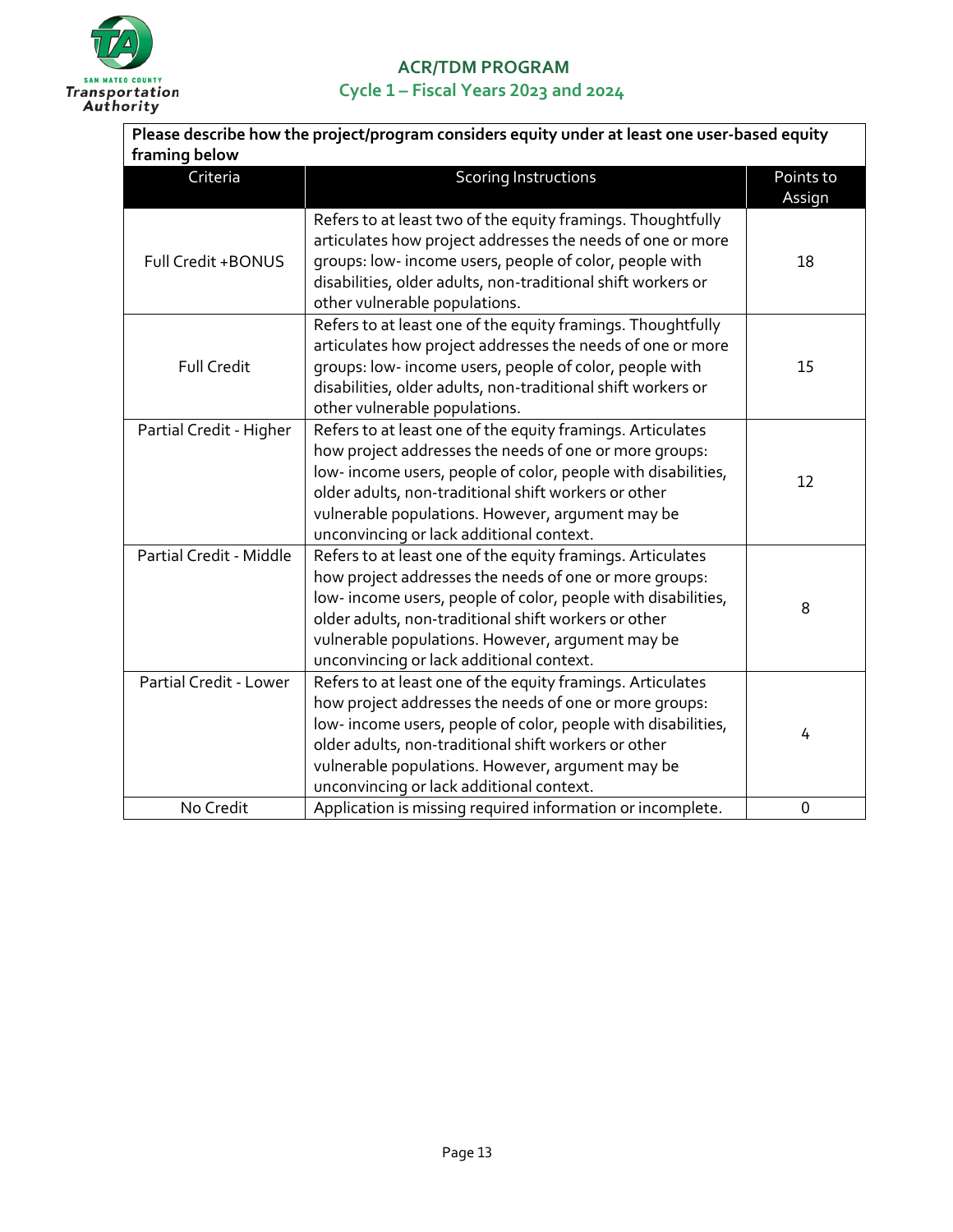

| BONUS Are there potential negative impacts for historically marginalized communities? If so, do                                                           |                                                                                                                                                                                                                                                                                                                                                                                                                    |                     |
|-----------------------------------------------------------------------------------------------------------------------------------------------------------|--------------------------------------------------------------------------------------------------------------------------------------------------------------------------------------------------------------------------------------------------------------------------------------------------------------------------------------------------------------------------------------------------------------------|---------------------|
| you plan for any mitigation of these impacts?<br>Negative impacts could include (as examples) - construction impacts, pollution impacts, increased travel |                                                                                                                                                                                                                                                                                                                                                                                                                    |                     |
| costs<br>Criteria                                                                                                                                         | <b>Scoring Instructions</b>                                                                                                                                                                                                                                                                                                                                                                                        | Points to<br>Assign |
| <b>Full Credit</b>                                                                                                                                        | One of the following must be met:<br>Sponsor identifies no potential negative impacts<br>1.<br>and evaluators agree.<br>2. Describes potential negative impacts for<br>"historically marginalized communities" which MAY<br>refer to among other groups - low- income users,<br>people of color, people with disabilities, limited<br>English speakers. Also describes at least one<br>mitigation satisfactorily.  | $\Omega$            |
| Negative Credit                                                                                                                                           | One of the following must be met:<br>1. Sponsor identifies no potential negative impacts<br>and evaluators disagree.<br>2. Describes potential negative impacts for<br>"historically marginalized communities" which MAY<br>refer to among other groups - low- income users,<br>people of color, people with disabilities, limited<br>English speakers. Does NOT detail at least one<br>mitigation satisfactorily. | $-2$                |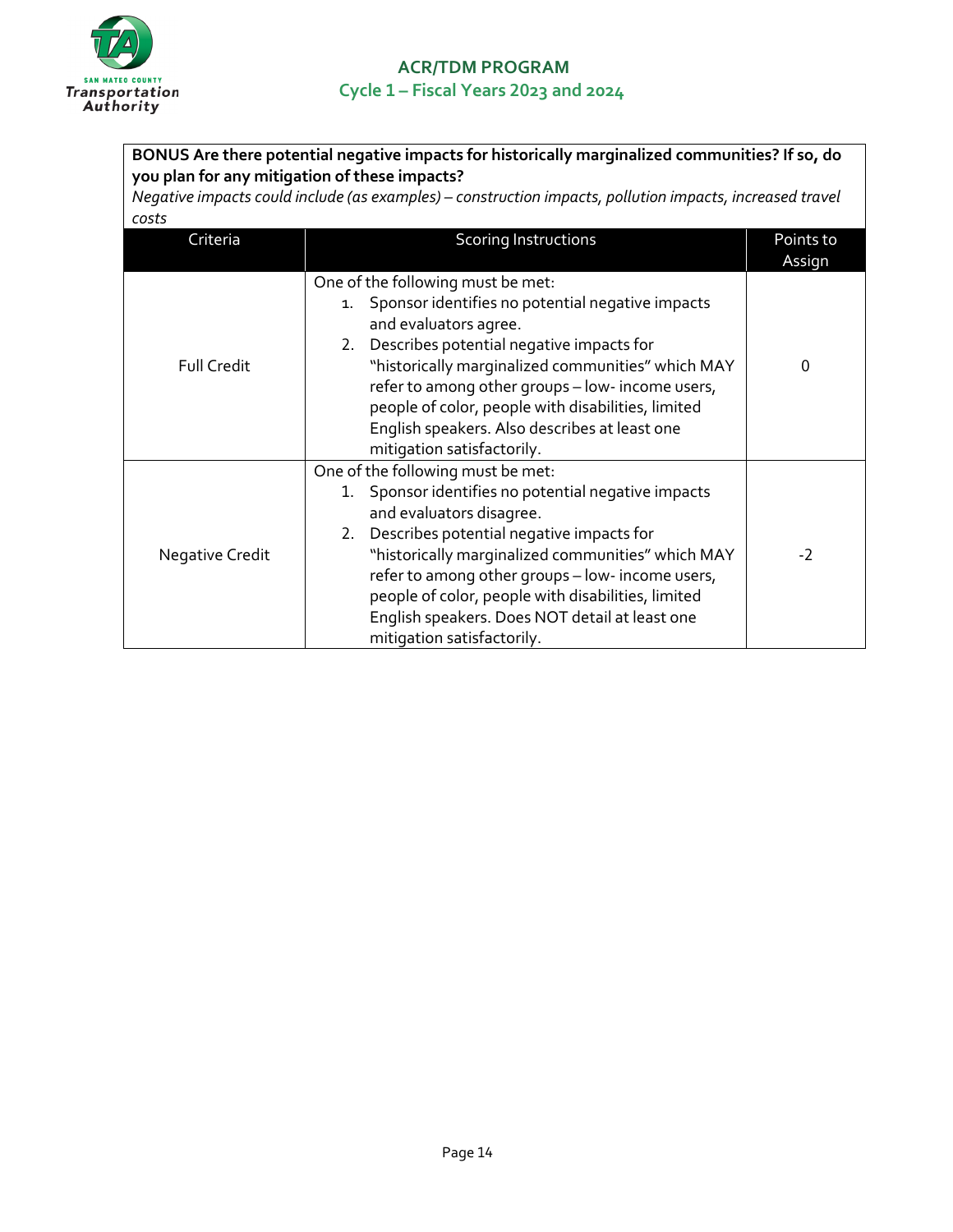

## <span id="page-14-0"></span>READINESS

| Clear and complete proposal |                                                                                     |                     |  |
|-----------------------------|-------------------------------------------------------------------------------------|---------------------|--|
| Criteria <sup>1</sup>       | <b>Scoring Instructions</b>                                                         | Points to<br>Assign |  |
| <b>Full Credit</b>          | Application is complete and not missing any information or<br>required attachments. |                     |  |
| No Credit                   | Application is missing required information or incomplete.                          |                     |  |

| Demonstrates stakeholder support/community engagement |                                                                                                                                                                                                            |                     |
|-------------------------------------------------------|------------------------------------------------------------------------------------------------------------------------------------------------------------------------------------------------------------|---------------------|
| Criteria                                              | <b>Scoring Instructions</b>                                                                                                                                                                                | Points to<br>Assign |
| <b>Full Credit</b>                                    | Application clearly and convincingly explains how the<br>community has been and will be engaged in the project. The<br>project will engage a diverse set of stakeholders using<br>outreach best practices. |                     |
| <b>Partial Credit</b>                                 | Application explains how the community has been engaged<br>in prior related work.                                                                                                                          |                     |
| No Credit                                             | Application does not explain how the community has been<br>and will be engaged in the project.                                                                                                             |                     |

| <b>Project status and schedule</b> |                                                                                                                                                                                                                                                                         |                     |
|------------------------------------|-------------------------------------------------------------------------------------------------------------------------------------------------------------------------------------------------------------------------------------------------------------------------|---------------------|
| Criteria                           | <b>Scoring Instructions</b>                                                                                                                                                                                                                                             | Points to<br>Assign |
| Full Credit                        | All the following must be met:<br>Project is proposed to start within one (1) year of<br>anticipated award date AND<br>2. Project schedule is adequate and appropriate to<br>the type of project described in the application and<br>can be completed within two years. |                     |
| No Credit                          | Project schedule is NOT adequate or appropriate to the type<br>of project described in the application.                                                                                                                                                                 | 0                   |